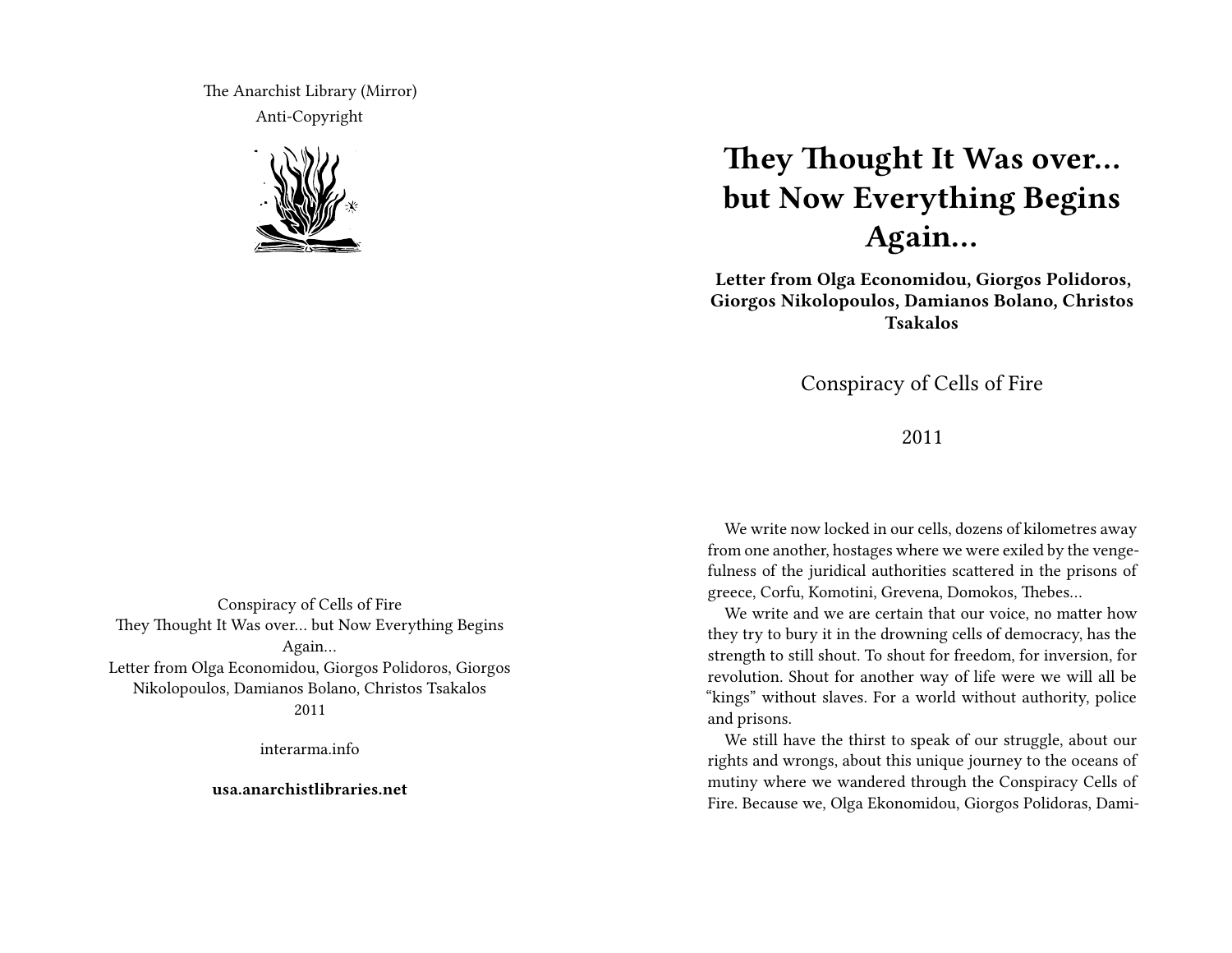anos Bolano, Giorgos Nikolopoulos, Christos Tsakalos, are a piece of the Conspiracy Cells of Fire and the Conspiracy is our way for the revolution.

Today more than ever, we are sure that our voice, together with the voices of our brothers, Gerasimos, Mihalis, Haris and Panagiotis, are linked with thousands of voices that preceded us and with thousands that will follow. Our decision to be organised in the Conspiracy Cells of Fire is the decision to stop seeing the life that was imposed on us with the eyes of a passive spectator and become perpetrators of our history. Transfer the revolution to first person, fight for ourselves, without inhibitions and postponements and to exist in the here and now of the new urban guerilla warfare.

This is why we decided to arm ourselves and to walk with our head held high against our faint-hearted era.

We never did fit in the narrow limits of an orthodox social struggle that speaks almost exclusively the language of economic analyses and the front of class struggle, flamboyantly ignoring the individual responsibility of the subjects of authority. We are hostile so much to the hand that holds the whip, as well as to the backs that accept it passively on them.

This is why we speak of the revolution of daily life, for the inversion of compromises, for untamed freedom, for the greed of desires, for the uniqueness of the individual.

We are not fooled by the crippled freedom they promise us on flat screens, in fast cars and in comfortable apartments. We seek the authentic side of life outside the limits of a society that reciprocates between angry outbreaks of economic claims and big intervals of hibernation. Not us, our comrades set fire to the quiet nights in the metropolis, despise the laws and have their vision clear of the hypocrisy of urban culture. We are the reversed image of society in the mirror. We are anarchoindividualists and nihilists and we know that we are conducting a minority strugglewith a powerful price. However we do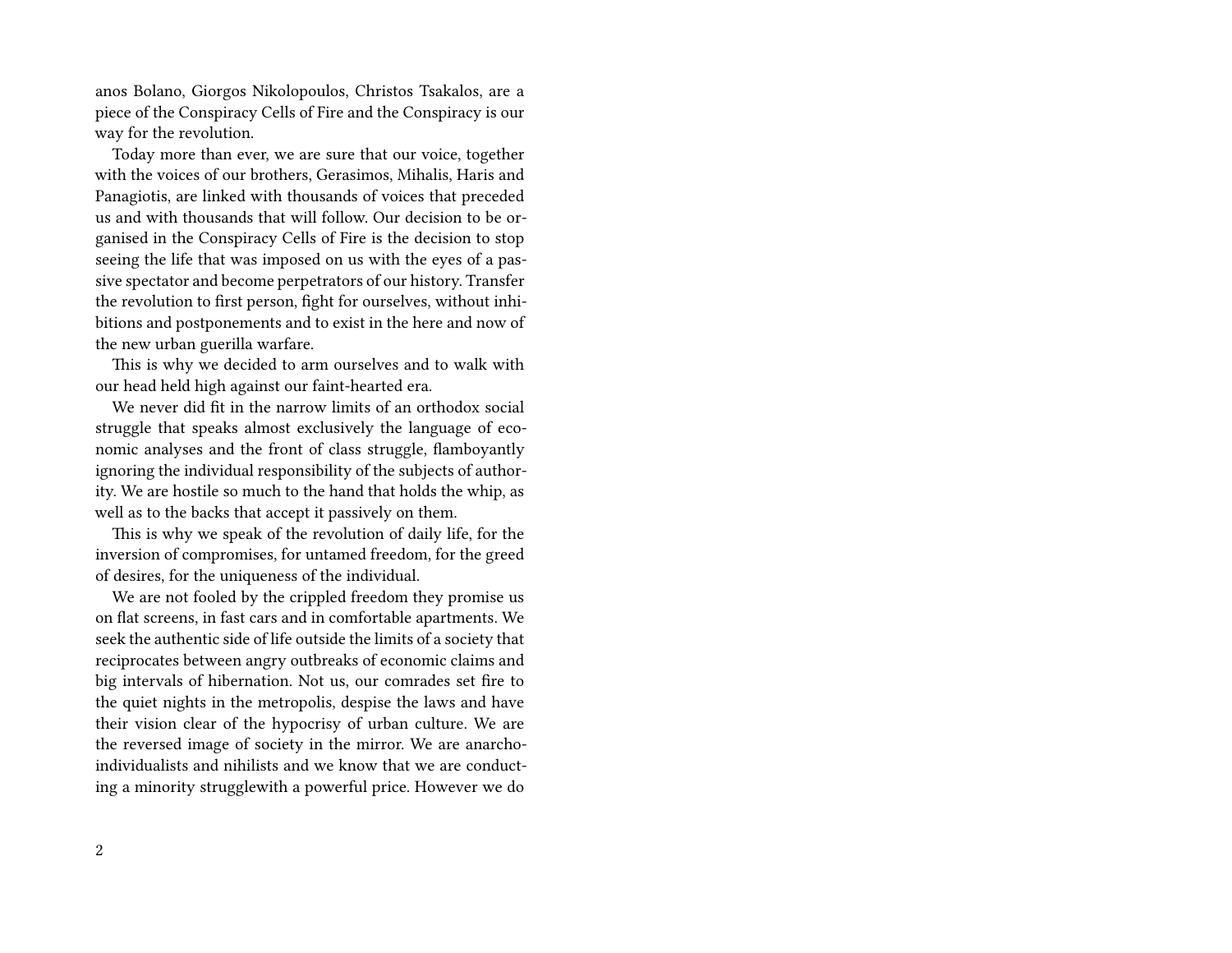not regret even a moment. Even imprisoned our conscience remains freer than ever.

Do not search therefore through police scripts and theories of communicating containers to find the causes that more young people abandon the certainty of a legal life, and choose revolutionary illegality and the new urban guerilla warfare as a choice of life. Do not wonder when new comrades with surplus courage raise their weapons against this system of death. Because its your system itself, the hypocrisy, poverty contextual and material, fake culture, empty relations, oppression, exploitation of nature, that "supplies" new urban guerilla warfare with dozens of undisciplined revolutionaries. This is why, the new urban guerilla warfare will never be defeated. But like the phoenix will be reborn from the ashes of a precarious defeat, even more stronger, even more threatening, even more liberating. And we were, are and will be there…

### LONG LIVE THE R.O. CONSPIRACY CELLS OF FIRE

Informal Anarchist Federation-International Revolutionary Front

#### LONG LIVE ANARCHY

Olga Economidou Giorgos Polidoros Giorgos Nikolopoulos Damianos Bolano Christos Tsakalos *Members of the imprisoned cell of the Conspiracy Cells of Fire*

#### P.S.1

We greet the direct reflective action of comrades from Volos, who on the afternoon of the same day of our arrest, assembled in the area and made a demo to the house where we stayed, cutting the ribbons of exclusion by the police and shouting chants.